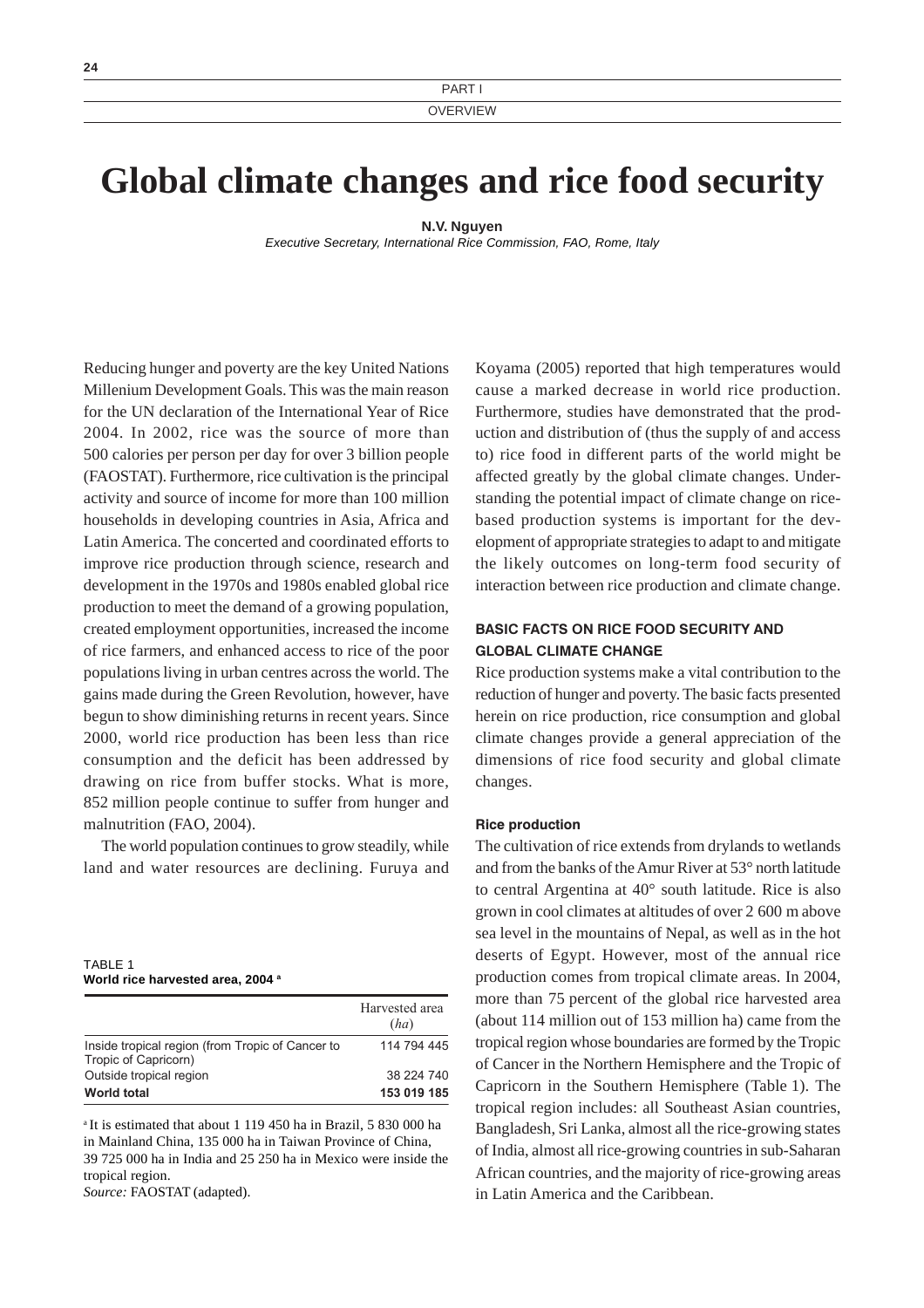|                 | 25 |
|-----------------|----|
| PART            |    |
| <b>OVERVIEW</b> |    |

TABLE 2

| Food calories derived from rice of different people groups of the world population, 2002 |  |  |
|------------------------------------------------------------------------------------------|--|--|
|------------------------------------------------------------------------------------------|--|--|

| Dependency on rice for<br>calories                | Position in relation to<br>tropical region | Countries                                                                                                                                                                                     | Total population<br>(thousands) |
|---------------------------------------------------|--------------------------------------------|-----------------------------------------------------------------------------------------------------------------------------------------------------------------------------------------------|---------------------------------|
| Very highly dependent<br>(> 800 kcal/person/day)  | Mostly to fully inside                     | Bangladesh, Cambodia, Guinea-Bissau, Guyana, India,<br>Indonesia, Lao People's Democratic Republic,<br>Madagascar, Myanmar, Nepal, Philippines, Sri Lanka,<br>Thailand, Timor-Leste, Viet Nam | 1762 354                        |
|                                                   | Partially inside                           | China Mainland                                                                                                                                                                                | 1 272 403                       |
|                                                   | Outside                                    | Republic of Korea                                                                                                                                                                             | 47 430                          |
|                                                   |                                            | <b>Subtotal</b>                                                                                                                                                                               | 3 082 187                       |
| Highly dependent<br>(500-799 kcal/person/day)     | Mostly to fully inside                     | Brunei, Comoros, Costa Rica, Côte d'Ivoire, Cuba, Guinea,<br>Guyana, Liberia, Malaysia, Maldives, Mauritius, Senegal,<br>Sierra Leone, Solomon Islands, Suriname, Vanuatu                     | 86 394                          |
|                                                   | Partially inside                           | China Macao SAR                                                                                                                                                                               | 460                             |
|                                                   | Outside                                    | Democratic People's Republic of Korea, Japan                                                                                                                                                  | 150 019                         |
|                                                   |                                            | <b>Subtotal</b>                                                                                                                                                                               | 236873                          |
| Moderately dependent<br>(300-499 kcal/person/day) | Mostly to fully inside                     | Cape Verde, Colombia, Dominican Republic, Ecuador, Fiji,<br>French Polynesia, Gabon, Gambia, Haiti, Kiralbati, Mali,<br>Mauritania, Nicaragua, Panama, Peru, Sao Tome and<br>Principe         | 128 230                         |
|                                                   | Partially inside                           | Brazil, China Hong Kong SAR, Taiwan Province of China                                                                                                                                         | 205 701                         |
|                                                   | Outside                                    | Egypt, Iran (Islamic Republic of), Kuwait, Saudi Arabia,<br><b>United Arab Emirates</b>                                                                                                       | 167 477                         |
|                                                   |                                            | <b>Subtotal</b>                                                                                                                                                                               | 501 408                         |
| Less dependent<br>(< 300 kcal/person/day)         | All categories                             | Remaining countries                                                                                                                                                                           | 2 404 510                       |
| Total                                             |                                            |                                                                                                                                                                                               | 6 224 978                       |

*Source:* FAOSTAT (adapted).

## Rice consumption

In terms of food energy derived from rice in 2002 (when the most recent data are available), Table 2 shows that: 3.08 billion people out of the whole world population (6.22 billion) belonged to group A, i.e. very high dependence on rice for food calories (> 800 kcal/person/ day); followed by 236.8 million people in group B, highly dependent (500–799 kcal/person/day); 501.4 million people in group C, moderately dependent (300–499 kcal/ person/day); and the remaining 2.4 billion people in group D, less dependent (< 300 kcal/person/day). Rice is considered a staple food for the 3.31 billion people in groups A and B in 2002 (Table 2).

Of groups A and B, about 1.84 billion people lived inside and 1.27 billion people partially inside the tropical region, while only 197 million people lived outside. Of the 501 million people who were moderately dependent on rice for food calories, 128 million lived inside and 205 million partially inside the tropical region, with only 167 million outside. In summary, in 2002, rice clearly had a vital role in the food security of people living in the tropical region. Data in Table 2 also indicate that the majority of people who depended on rice for food lived in low-income and developing countries.

#### Global climate changes

Attention to global climate changes resulting from human activities and their potential impact took a momentous step on 16 February 2005 when the Kyoto Protocol entered into force. Enormous quantities of greenhouse gases are released into the atmosphere through mining and combustion of fossil fuels, deforestation, maintenance of livestock herds and even rice production. The emission of methane and nitrous oxide gases from lowland rice cultivation and the deforestation entailed in upland rice production under slash-and-burn shifting cultivation are considered contributors to global climate changes.

The accumulation of greenhouse gases in the atmosphere has warmed the planet and caused changes in the global climate. In 2001 the UN-sponsored Intergovernmental Panel on Climate Change (IPCC) reported that worldwide temperatures have increased by more than 0.6°C in the past century and it also estimated that by 2100, average temperatures will increase by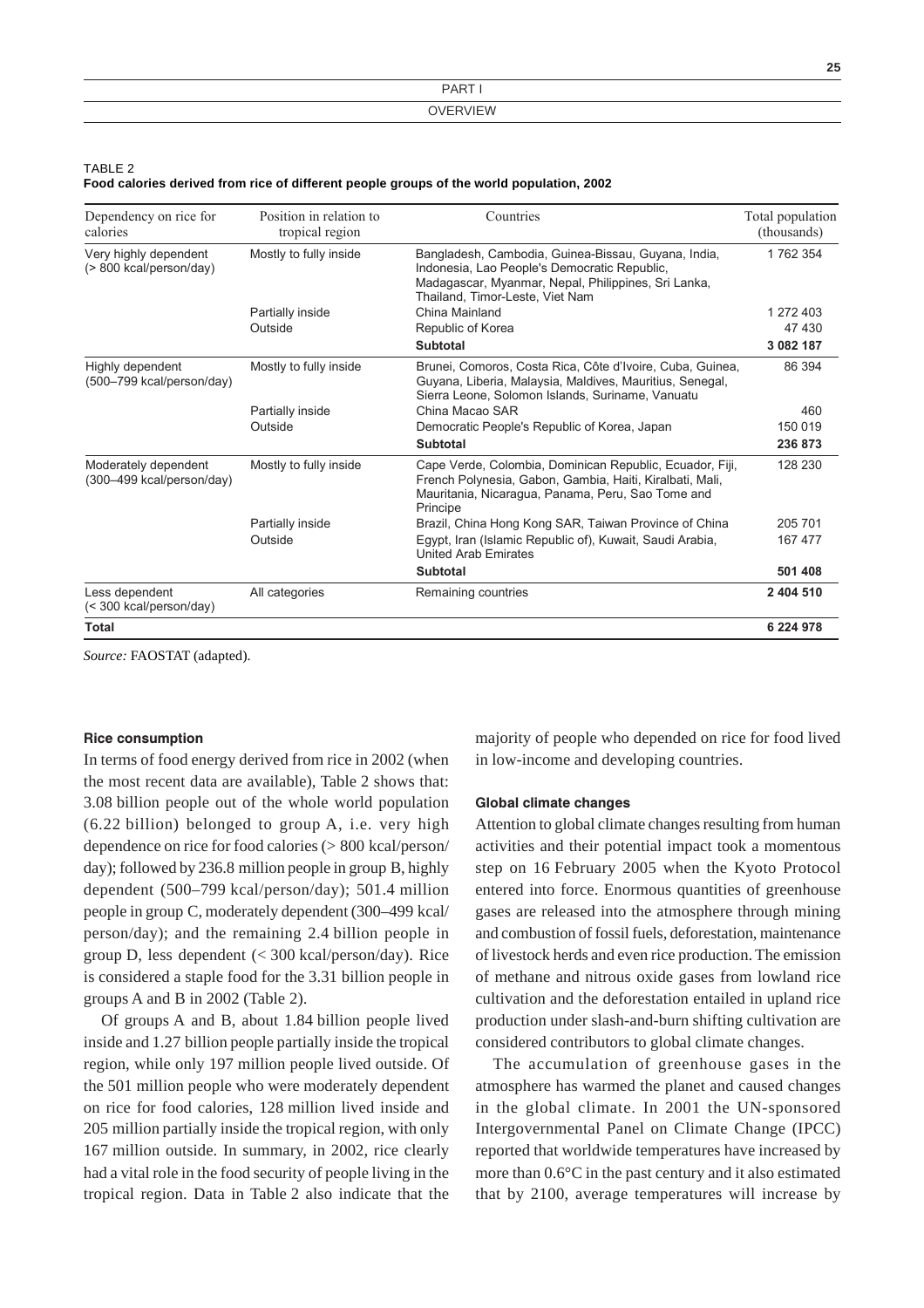| $DAP^-$                                                                                                         |
|-----------------------------------------------------------------------------------------------------------------|
|                                                                                                                 |
| the contract of the contract of the contract of the contract of the contract of the contract of the contract of |

between 1.4° and 5.8°C. IPCC also reported that sea levels have risen by between 10 and 20 cm and snow and ice covers have fallen almost worldwide, while the precipitation patterns characterizing land areas of the Northern Hemisphere have progressively changed. In the same report, IPCC estimated that sea levels would rise by an average 0.09 to 0.88 m between 1990 and 2100.

# POTENTIAL IMPACTS OF GLOBAL CLIMATE CHANGES ON RICE PRODUCTION AND **DISTRIBUTION**

The food security of more than half the world population depends on the ability of the world to supply and distribute rice. Rice supply depends on global rice production, while its distribution depends on the distance from production sites to consumers' residences as well as on transportation systems and facilities. Studies suggest that the temperature increases, rising seas and changes in rainfall patterns and distribution expected as a result of global climate change could lead to substantial modifications in land and water resources for rice production as well as in the productivity of rice crops grown in different parts of the world.

## Effect on land and water resources for rice production

In 1992, it was reported that Zimbabwe's core agricultural zone would be reduced by 67 percent with a 2°C temperature increase (Downing, 2002). A later report also suggested that the greatest temperature increase could be expected in agricultural land in low latitude tropical regions (Rosenzweig and Iglesias, 1994). Darwin *et al*. (2005) estimated that the amount of land classified as "land class  $6$ " – i.e. the primary land class for rice, tropical maize, sugarcane and rubber in tropical areas – would decline by between 18.4 and 51 percent during the next century due to global warming. On the other hand, it is possible that the land and water resources for rice production in areas outside the tropical region increase with global climate changes (Darwin *et al*., 2005). Likewise, enormous areas of coastal Florida, much of Louisiana, the Nile Delta and Bangladesh will become uninhabitable once sea levels have risen by as much as 88 cm (Klutger and Lemonick, 2001).

# Effect on the productivity of rice crops Temperature increase

Temperature regimes greatly influence not only the growth duration, but also the growth pattern and the productivity of rice crops. The critical temperatures for

#### TABLE 3

#### **Critical temperatures for the development of rice plant at different growth stages**

| Growth stages                      | Critical temperature $(^{\circ}C)$ |           |           |
|------------------------------------|------------------------------------|-----------|-----------|
|                                    | Low                                | High      | Optimum   |
| Germination                        | $16 - 19$                          | 45        | $18 - 40$ |
| Seedling emergence                 | 12                                 | 35        | $25 - 30$ |
| Rooting                            | 16                                 | 35        | $25 - 28$ |
| Leaf elongation                    | $7 - 12$                           | 45        | 31        |
| <b>Tillering</b>                   | $9 - 16$                           | 33        | $25 - 31$ |
| Initiation of panicle<br>primordia | 15                                 |           |           |
| Panicle differentiation            | $15 - 20$                          | 30        |           |
| Anthesis                           | 22                                 | $35 - 36$ | $30 - 33$ |
| Ripening                           | $12 - 18$                          | > 30      | $20 - 29$ |

*Source:* Yoshida, 1978.

## TABLE  $\overline{A}$ **Symptoms of heat stress in rice**

| Growth stage                      | Symptoms                                                                                                      |
|-----------------------------------|---------------------------------------------------------------------------------------------------------------|
| Vegetative                        | White leaf tip, chlorotic bands and<br>blotches, white bands and specks,<br>reduced tillering, reduced height |
| Reproductive anthesis<br>Ripening | Reduce spikelet number, sterility<br>Reduced grain-filling                                                    |

*Source:* Yoshida, 1981 (adapted).

the development of the rice plant at different growth phases are shown in Table 3.

Extreme temperatures – whether low or high – cause injury to the rice plant. In tropical regions, high temperatures are a constraint to rice production. Table 4 outlines the various possible injuries to rice crops caused by extremely high temperatures. The most damaging effect is on grain sterility; just 1 or 2 hours of high temperature at anthesis (about 9 days before heading and at heading) result in a large percentage of grain sterility.

Studies on rice productivity under global warming also suggest that the productivity of rice and other tropical crops will decrease as global temperature increases. Mohandrass *et al*. (1995), using the Hadley-coupled model, predicted a yield decrease of 14.5 percent for summer rice crops across nine experiment stations in India in 2005. Peng *et al*. (2004) reported that the yield of dryseason rice crops in the Philippines decreased by as much as 15 percent for each 1°C increase in the growing season mean temperature. Similarly, Mohamed *et al*. (2002a and b) estimated that by 2005, climate change in Niger could lower yields of millet by 13 percent, groundnut by between 11 and 25 percent and cowpea by 30 percent. Chipanshi, Chandra and Tototo (2003) reported that in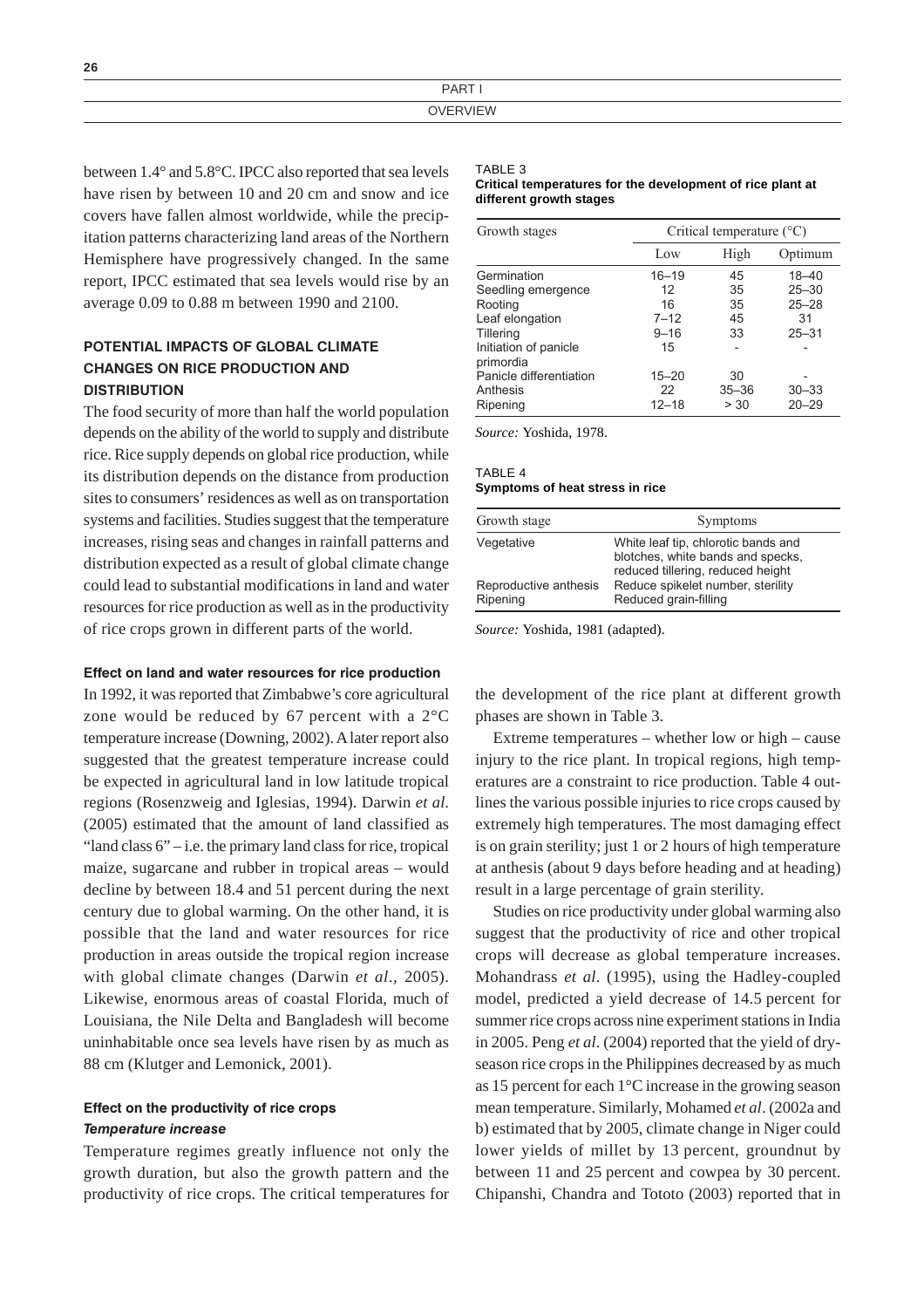Bostwana, climate change could bring about yield decreases of 10 to 36 percent in maize and 10 to 30 percent in sorghum.

Temperature increases in subtropical and temperate climate areas may have a positive or negative effect on rice crops, depending on the location. For example, temperature increase would improve the crop establishment of rice in Mediterranean areas, where cool weather usually causes poor crop establishment (Ferrero and Nguyen, 2004). On the other hand, a similar temperature increase would reduce the beneficial effects on grain production of the low night temperature in northern Japan (16°–21°C) (Matsushima and Tsunoda, 1958).

#### Rising seas

Large areas in the low-lying deltas of the Ganges, the Mekong, the Nile, the Yangtze, the Yellow and other major river systems that are home to major rice-growing regions have been affected by tidal waves. For example, it was reported that there were about 650 000 ha of saline soils (eutric fluvisols) along the coastal belt in the Mekong River Delta and 350 000 ha in the Red River Delta of Viet Nam (FAO, 1988). Most eutric fluvisols have moderate to high inherent fertility, but a saline phase in these soils limits their potential for wetland rice production (Dent, 1980).

Enterprising farmers worldwide have improved tidalaffected lands for rice production. They have also used flooded rice systems to reclaim land to produce other crops for their food and incomes. Yields of rice planted in tidal-affected lands, however, are normally lower than in lowlands that are not influenced by tidal waves. This is due to the salinity in the soil (tidal waves contaminate water and soil with the salt in the seawater). In flooded soils, salt displaces  $K^+$ ,  $NH_4^+$ ,  $Fe^{2+}$ ,  $Mn^{2+}$ ,  $Ca^{2+}$  and  $Mg^{2+}$ from exchange sites. Most rice varieties are severely injured in submerged soil culture at an electrical conductivity (ECe) of 8–10 mmho/cm at 25°C (Ponnamperuma and Bandyopadhya, 1980). The symptoms of salt injury in rice are stunted growth, rolling of leaves, white tips, drying of older leaves and grain sterility. The rising seas expected under global climate changes would definitely increase the size of land areas that are influenced by tidal waves in the low-lying deltas of the major river systems. In the Mekong Delta of Viet Nam, for example, the effect of the ocean tides could sometimes be observed as far as 200 km from the sea (Nguyen, 1987).

#### Changes in the pattern of precipitation

At present, about 40 percent of the total rice area is classified as rainfed (lowland or upland), while about 3.5 million ha of rice-land are still being classified as deep-water or flood-prone (Maclean *et al.*, 2002). Variability in the amount and distribution of rainfall is the most important factor limiting yield of rainfed rice. Variability in the onset of the rainy season leads to variation in the start of the planting season in rainfed rice. Moreover, in freely drained upland, moisture stress severely damages or even kills rice plant in an area that receives as much as 200 mm of precipitation in 1 day and then receives no rainfall for the next 20 days. Complete crop failure usually occurs when severe drought stress takes place during the reproductive stages.

**27**

Flood is the most important constraint to rice production in low-lying areas. Most rice varieties for rainfed lowland, irrigated and deep-water ecosystems can stand complete submergence for at least 6 days before 50 percent of them die. However, the mortality rate becomes 100 percent when submergence lasts 14 days. Floods also cause indirect damage to rice production through the destruction of property and farmers' production means, as well as of infrastructures supporting rice production (e.g. dams, dikes and roads). The changes in the pattern of rainfall distribution may lead to a more frequent occurrence of intense flood and drought in different parts of the world (Depledge, 2002).

## Effects on rice distribution and access to rice

Studies on the impact of global climate changes on land and water resources for rice production and on the productivity of rice crops point towards a possible decrease in rice production in the tropical region, contrasted with a possible increase in areas outside the tropical region. As the majority of people who are highly dependent on rice for food live in the tropical region (Table 2), such a shift in rice production areas would create difficulty in the distribution of and access to rice. Furthermore, the expected increase in the intensity and frequency of floods and storms caused by the changes in rainfall and its distribution pattern (Depledge, 2002) would have negative effects on the transport and distribution of rice to consumers. In summary, the analysis suggests that there will be serious implications for world food security if no effort is made to adapt rice production to climate changes. The effort to reduce the emission of greenhouse gases and deforestation from rice production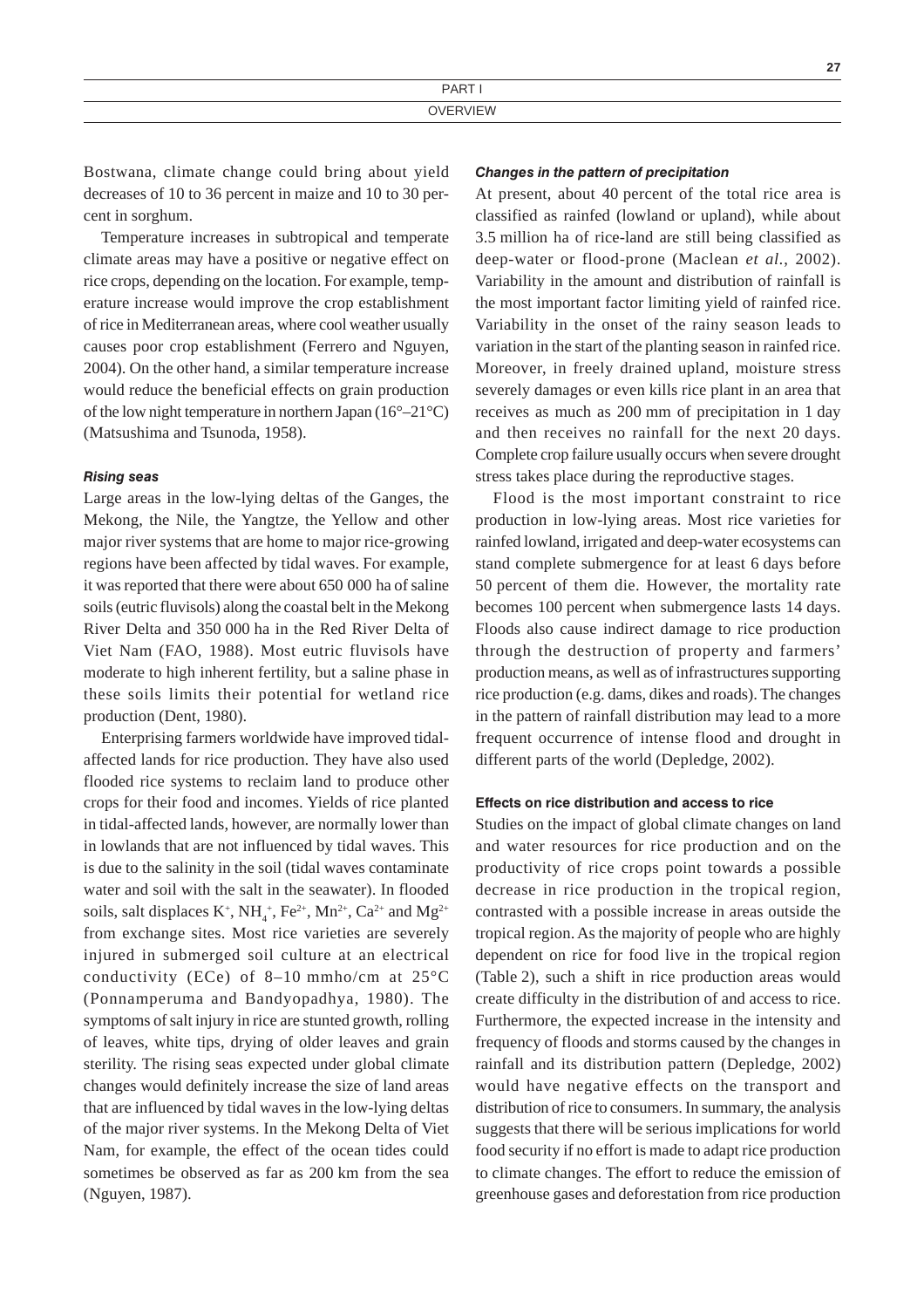| ∼∸              |  |
|-----------------|--|
| <b>DART</b>     |  |
| <b>OVERVIEW</b> |  |

would also be beneficial to sustainable rice production in the long run.

# TECHNICAL OPTIONS FOR ADAPTATION AND **MITIGATION**

**28**

Adaptation involves adjustments to decrease the vulnerability of rice production to climate changes, while mitigation focuses on reducing the emission of greenhouse gases from rice production and minimizing deforestation resulting from upland rice cultivation under slash-and-burn shifting cultivation. There are a range of technological options that are presently available or which can potentially be developed in the near future for enhancing the rice production systems' ability to adapt to and mitigate the effects of global climate changes.

# Technical options for adaptation Selection of appropriate planting date

Given that germination and emergence of rice seedlings are more likely to be limited by low than by high temperatures, any temperature increase under global climate changes would not significantly affect the selection of the appropriate date for establishing the rice crop in tropical regions. As temperature varies from month to month, it is possible to select the right date for crop establishment in such a way that the reproductive and grain filling phases of rice fall into those months with a relatively low temperature. This would minimize the negative effect of temperature increase on rice yield as reported by Peng *et al*. (2004). Efforts to collect and disseminate the information on month-to-month variation in temperature regimes in major rice-producing tropical areas, therefore, are essential for helping rice production to adapt to climate changes.

#### Selection and development of appropriate rice varieties

Rice varieties have different abilities to tolerate high temperature, salinity, drought and floods. For example, BKN6624-46-2 is more tolerant to high-temperatureinduced sterility than N22 (Yoshida, 1981). Rice varieties with a high level of salinity tolerance have been utilized to expedite the recovery of rice production in areas recently damaged by the *tsunami*. The selection of appropriate rice varieties is, therefore, another technical option for adaptation to global climate changes.

Also, the development of rice varieties that have not only high-yielding potential, but also a good degree of tolerance to high temperature, salinity, drought and flood, would be very helpful under the environment of global warming. Efforts to increase the trehalose biosynthesis in rice by introducing *ots A* and *ots B* genes from *Escherichia coli* have resulted in transgenic rice with a higher level of tolerance to drought and salinity (Garg *et al*., 2002). Similarly, FR13A (one of the submergencetolerant donors) has been used to develop improved rice cultivars with submergence tolerance (MacKill *et al.*, 1993).

# Optimization of high CO $_{_2}$  concentration for higher yield

The high  $CO<sub>2</sub>$  concentration present in the atmosphere under global warming could be harnessed to increase the productivity of the rice crop. The grain yield of IR8, for example, was significantly increased with carbon dioxide enrichment before and after heading (Table 5). C4 plants, such as maize and sorghum, are more productive than C3 rice and wheat, because C4 plants are 30 to 35 percent more efficient in photosynthesis, especially when the level of CO<sub>2</sub> concentration in the atmosphere is high. Ku *et al*. (1999) and Matsuoka *et al*. (2001) introduced cloned genes from maize to regulate the production of enzymes responsible for C4 synthesis to alter the photosynthesis of rice from C3 to C4 pathway.

#### Technical options for mitigation

## Reducing the emission of greenhouse gas

The emission of methane from flooded rice soils has been identified as a contributor to global warming. Water regime, organic matter management, temperature and soil properties, as well as rice plants, are the major factors determining the production and flux of methane  $\text{CH}_4$ ) in rice fields. Results of studies during the 1990s,

TABLE 5

| Treatment                                | Yield<br>(tonnes/ha) |
|------------------------------------------|----------------------|
| Dry season                               |                      |
| Control                                  | 9.0a                 |
| $CO2$ enrichment before heading          | 11.6 <sub>b</sub>    |
| CO <sub>2</sub> enrichment after heading | 10.9 <sub>b</sub>    |
| Wet season                               |                      |
| Control                                  | 5.7 a                |
| $CO2$ enrichment before heading          | 77 h                 |
| $CO2$ enrichment after heading           | 6.9 b                |

*Note:* Two means followed by the same letter are not significantly different at the 5 percent level. *Source:* Yoshida, 1981.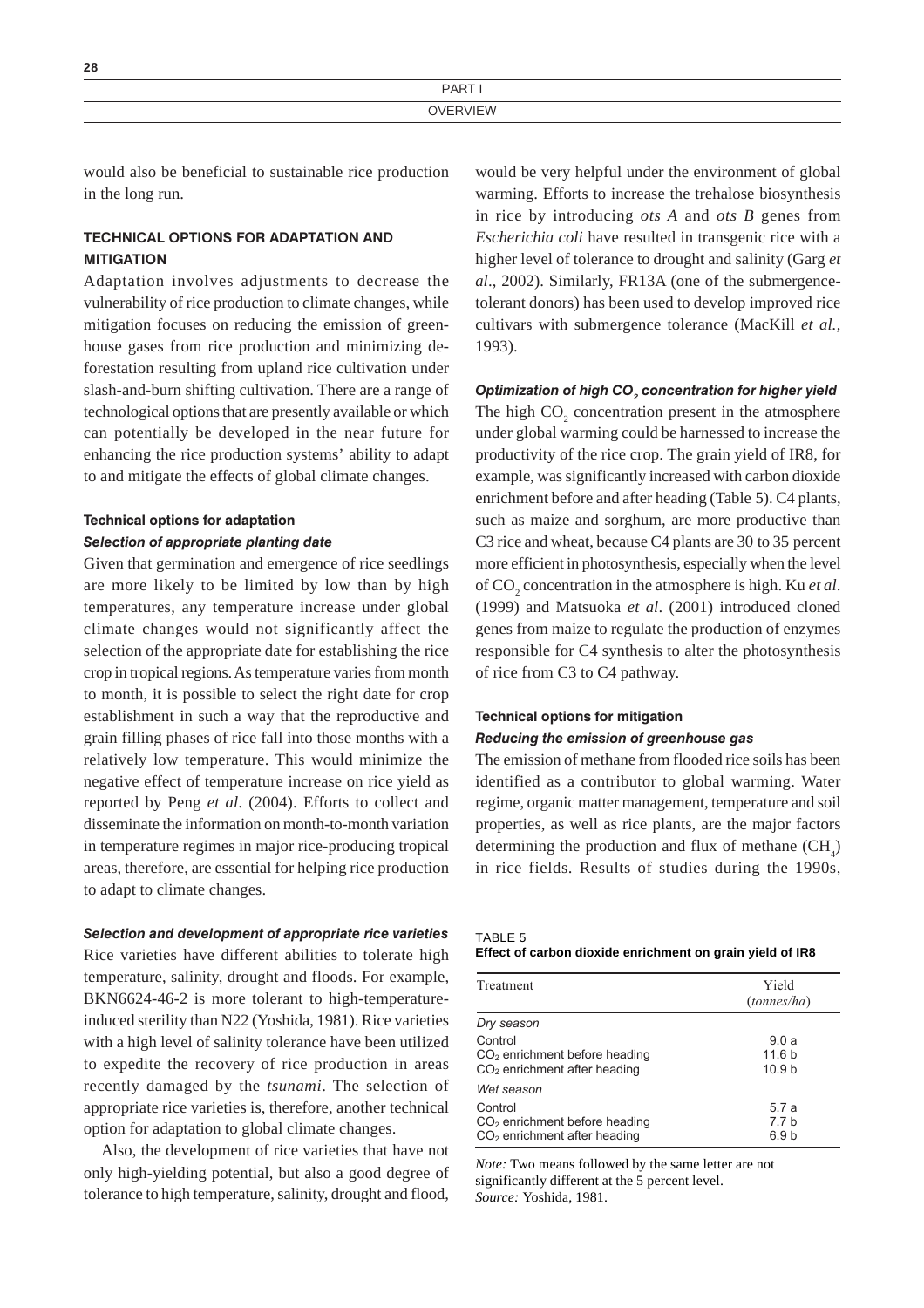however, showed that methane emission from rice fields is actually much lower than originally thought, accounting for only about 10 percent of total global methane emissions (Maclean *et al.*, 2002). Varietal differences could be used to lessen methane emission in rice production. Also, intermittent irrigation or alternating dry-wet irrigation could reduce emissions from rice-fields, while the transfer and adoption of a Rice Integrated Crop Management (RICM) approach (e.g. the Australian RiceCheck) would increase the efficiency of nitrogen fertilizer in rice production, thus reducing nitrous oxide emissions (Nguyen, 2002). In addition, the initial results obtained from rice-wheat systems in China and India demonstrate that the fossil fuels used in land preparation operations in rice-based systems could be substantially minimized with conservation agriculture practices such as minimum and reduced tillage (T. Friedrich, personal communication, 2005).

Similarly, the planting of high-yielding rice (e.g. hybrid rice and super rice) would permit sustainable rice production, while reducing the area actually planted to rice and consequently the emission of methane. As a result of the widespread adoption of hybrid rice (about 50 percent of total rice area), Chinese rice production increased sustainably from 128 million tonnes in 1975 to 191 million tonnes in 1990, while over the same period the rice harvested area was reduced from 36 to 33 million ha (Nguyen, 2004).

# Minimizing deforestation resulting from upland rice cultivation

Upland rice cultivation, especially in sub-Saharan Africa, is done under slash-and-burn shifting cultivation. Under this system the vegetation in a forest land area is cleared and burnt and the area is then cultivated to upland rice for 1 to 2 years before the farmers move to new areas. Farmers return to a previously cleared area only several years later to repeat the same process of cutting and burning of the cover vegetation. Upland rice production in sub-Saharan Africa is a major cause of deforestation and desertification. However, tropical sub-Saharan Africa has a total of 24 million ha of wetlands which are suitable for rice production (Andriesse, 1986). The development of wetland rice in sub-Saharan Africa would markedly reduce the deforestation which currently results from upland rice cultivation.

## **CONCLUSIONS**

Rice is the staple food crop of the world population. The world population continues to grow steadily, while land and water resources are on the decline. Studies suggest that temperature increase, rising seas and changes in patterns of rainfall and its distribution under global climate changes might lead to substantial modifications in land and water resources for rice production as well as the productivity of rice crops grown in different parts of the world. The emission of methane and nitrous oxide gases from lowland rice production and the deforestation in upland rice production under slash-and-burn shifting cultivation are contributors to global climate changes.

**29**

The sustainable increase of rice production for food security will require efforts to enhance the capacity of rice production systems to adapt to global climate change as well as to mitigate the effects of rice production on global warming. Technical options for adaptation and mitigation are available and could be further improved. Policy support to rice research and development to develop and transfer appropriate and efficient technologies, however, will be vital for the realization of such measures for sustainable rice production.

## **REFERENCES**

- **Andriesse, W.** 1986. Wetlands in sub-Saharan Africa. In *Proceedings International Conference on Soil and Climate Resources and Constraints in Relation to Food Crop Production in West Africa*, IITA, Ibadan, Nigeria, 4–8 Nov. 1985.
- **Chipanshi, A.C., Chandra, R. & Totolo, O.** 2003 Vulnerability assessment of maize and sorghum crops to climate change in Bostwana. *Clim. Change*, 61: 339–360.
- **Darwin, R., Tsigas, M., Lewandrowski, J. & Raneses, A.** 2005. *World agriculture and climate change: economic adaptation*. USDA Agricultural Economic Report No. 703. 86 pp.
- **Dent, F.J.** 1980. Major production systems and soil related constraints in Southeast Asia. In *Priority for alleviating soil-related constraints to food production in the tropics*, p. 79–106. IRRI and Cornell University
- **Depledge, J.** 2002. *Climate change in focus: the IPCC Third Assessment Report*. Royal Institute of International Affairs, Briefing Paper New Series, No. 29. Feb. 2002.
- **Downing, T.** 1992. *Climate change and vulnerable places: global food security and country studies in Zimbabwe, Kenya, Senegal and Chile*. Research Report No. 1. Oxford, Environmental Change Unit, University of Oxford.